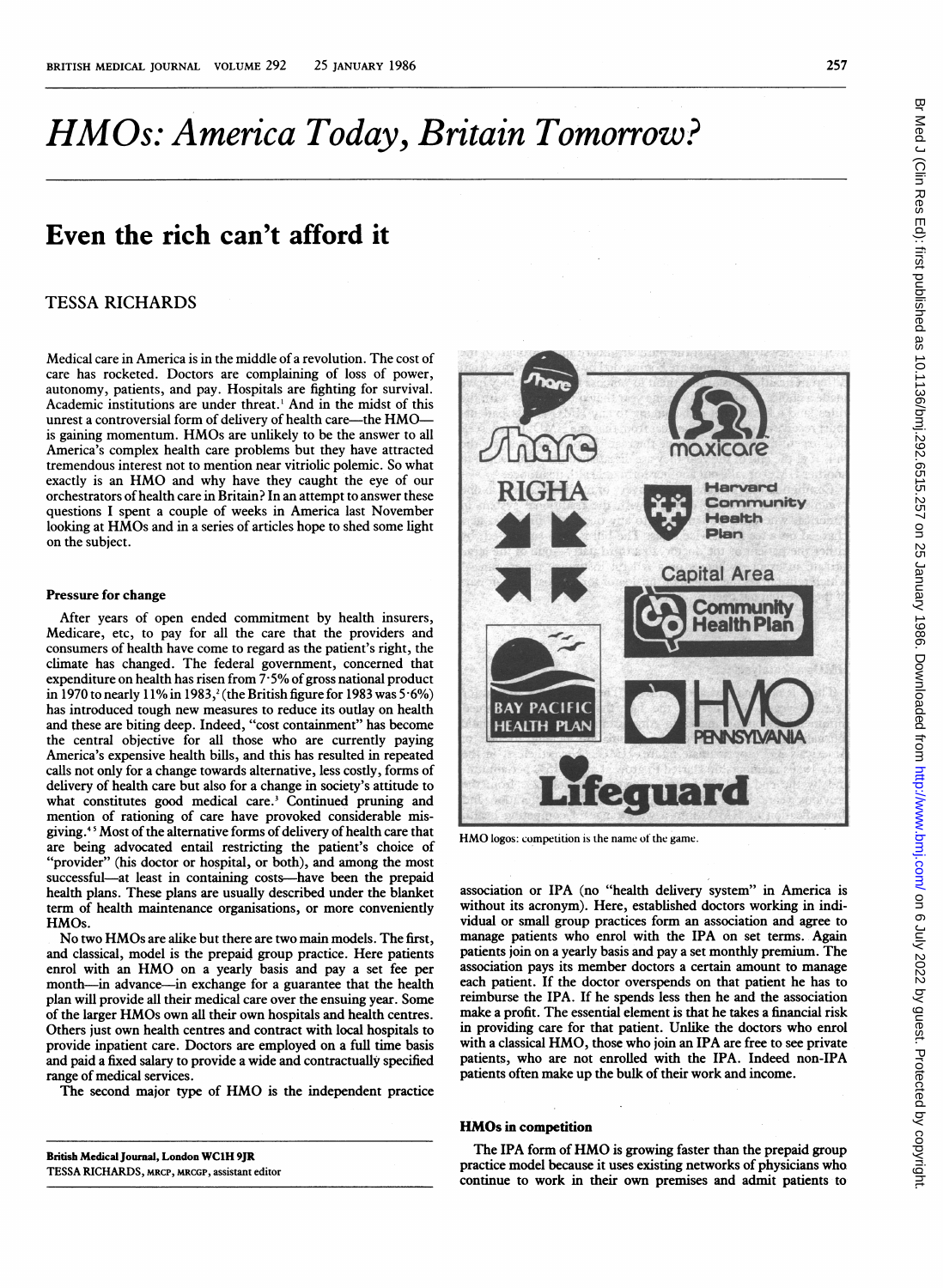hospitals that they are affiliated with, obviating the need to shell out large sums on building new clinics and hospitals. 'Between the independent practice association and the classical prepaid group practice lie <sup>a</sup> number of HMO hybrids; the distinctions are now becoming blurred. What they share is the principle that care is paid for in advance at a predetermined rate. If all the patient can muster is the occasional sore throat the health plan makes a profit; if he needs coronary artery bypass surgery it doesn't. Thus the health of the HMO depends on spending less on health care for its members than it gets in from them in premiums. HMOs of either type are essentially urban phenomena and are concerned primarily with acute care. They do not, for example, provide long term custodial care for the elderly or chronically sick, and until recently avoided enrolling patients over 65 years because their health care costs are relatively high.

The competition between different health plans and other providers of health care has escalated to the extent that from the morning newspapers, past the billboard hoardings, through to the evening television, patients are bombarded by advertisements from different health plans urging them to "choose me." Once they have made a choice and enrolled for one year they must comply with the rules, and <sup>a</sup> basic tenet of belonging to any HMO is that patients must receive all their care that year from that one HMO. If they seek non-urgent medical care outside the plan the plan will not pay the bill. If at the end of the year they are dissatisfied they can switch to another HMO or take out another form of health insurance.

Combining the financing and delivery of medical services in one organisation is in sharp contrast with the traditional system in America, where the patient goes to any doctor he likes and gets charged on a fee for service basis. The bill is then submitted, by either the patient or the doctor, to a third party-one of the large private insurance schemes or a federal insurance programmewhich reimburses the patient or the doctor for the cost of all or part of the care that has been provided.

#### HMOs as catalysts

There is nothing new about HMOs. They have been around for over 70 years, and despite the fact that they have occupied innumerable column inches in American medical and economic journals only about 9% of the population belong to one of America's 337 (approximate figure) HMOs. Nevertheless, in the early 1980s membership started to grow at about 15% per annum, and by the end of 1984 figures showed a rise of 22% from the previous year.6 This factor, coupled with the proliferation and diversification of HMOs into <sup>a</sup> wide range of competing health plans, has taken everyone by surprise. More importantly, by showing that patients can be provided with comprehensive care at anything from 10% to 40% less than the cost of comparable care in the fee for service sector,<sup>7</sup> apparently with no decrease in the quality of care, HMOs have triggered off some fundamental changes in the approach to providing health care in America.

The key to their success in reducing costs has been "a relentless pursuit of strategies to keep people out of hospital,"" for rising costs of hospital care have been the major determinant of the total rise in health care costs. (In 1983 they accounted for about 40% of the total health bill.) HMOs have also adopted <sup>a</sup>firm line with their clinicians and subjected their every move to strict audit.

The reins of most HMOs are held firmly by non-medical management teams, who have shown that by adopting standard commercial methods health care can be transformed into a viable, and in some cases highly profitable, business. Their attitude is straightforward: health care is America's largest industry (far too important to be left in the hands of doctors) and must be run efficiently just like any other business. The idea that it could be run on any other lines, for example, on a charitable basis, is sheer romantic nostalgia.

The response of doctors to what has been a full frontal attack on their role as controllers of the organisation, delivery, and financing of health care has varied. A few have grasped the nettle and are up and leading at the sharp end of successful HMOs. Most have not, and there is still a wealth of philosophical and practical opposition to the idea of turning health care into an industry and promoting medical services as a commodity that can be bought and sold in the market place. This attitude, coupled with a lack of interest or flair for management, which is perhaps characteristic of doctors anywhere, probably explains why many HMOs exclude them from their higher echelons. They prefer to employ their doctors as hired hands, necessary cogs in a health care business.

Although more and more doctors are opting to join HMOs (one <sup>I</sup> met had signed up with 25 different plans in the past year) it has less to do with embracing their competitive cost containing ethic than the pragmatic need to get patients. This is now a serious problem for America has 2-5 doctors per 1000 of the population (compared with 1.65 per 1000 in Britain) with expectations of 30 000-40 000 surplus physicians by the year 2000.

#### The British angle

Britain has had no experience of HMOs, but the fate of the Harrow Health Care Centre, Britain's first prepaid group practice, which has now been taken over by an American health consortium has been followed with interest. It has not been without its problems, but despite these it seems likely that other centres will follow. American health corporations are looking abroad for new investment pastures, and as they observe mounting dissatisfaction with the NHS and an enlarging private sector, Britain is seen as potentially fertile ground. The Office of Health Economics has predicted that the private sector will "continue its transformation into a sector of commercial corporate activity utilising the technology and delivery systems developed outside Britain,"' and by this implying <sup>a</sup> move towards the new systems that have been developed in America.

The NHS may not be about to follow British Telecom and British Gas down the road to privatization, but the suggestions of Professor Alain Enthoven,"° a leading American expert on the economics of health care, who was invited to give his views on ways to increase the efficiency of health service management in the UK, attracted much interest,<sup>11-15</sup> especially his suggestion to introduce market competition between district health authorities to give them an incentive to manage their budgets more efficiently. In an article in the Economist he concluded that "if British policy makers were to seriously examine <sup>a</sup> radically different scheme for health care <sup>I</sup> would recommend the competing HMO model as the most promising candidate."<sup>16</sup>

Since the government appears to be contemplating just that and has cast a favourable eye on HMOs,<sup>17</sup> it seems a good idea to take a look at HMOs from the perspective of <sup>a</sup> British doctor. In outlining the development of HMOs and some of the pros and cons of this form of delivery of care <sup>I</sup> make no apology for presenting <sup>a</sup> subjective account, or for not unravelling the complexities of American health care. Not only does the latter vary considerably from state to state and from urban to rural areas, but the pace of change is such that even the experts are having trouble keeping abreast of it all. "Chaos reigns," said John Iglehart, a leading commentator on American health care. "Everyone is trying to get into everyone else's business and everything's happening at <sup>a</sup> phenomenally rapid rate."

#### End of a golden era?

A changing health care climate and uncertainty about the future inevitably prompts comparison with older, better days, and several doctors <sup>I</sup> met spoke of the golden era, which, they said, had come to an abrupt close. But what has been so special about medicine in America over the past couple of decades to warrant this description? Golden for whom? The health statistics do not suggest that patient care has improved dramatically, and those who have been footing the increasingly massive health bills have been frankly unhappy.